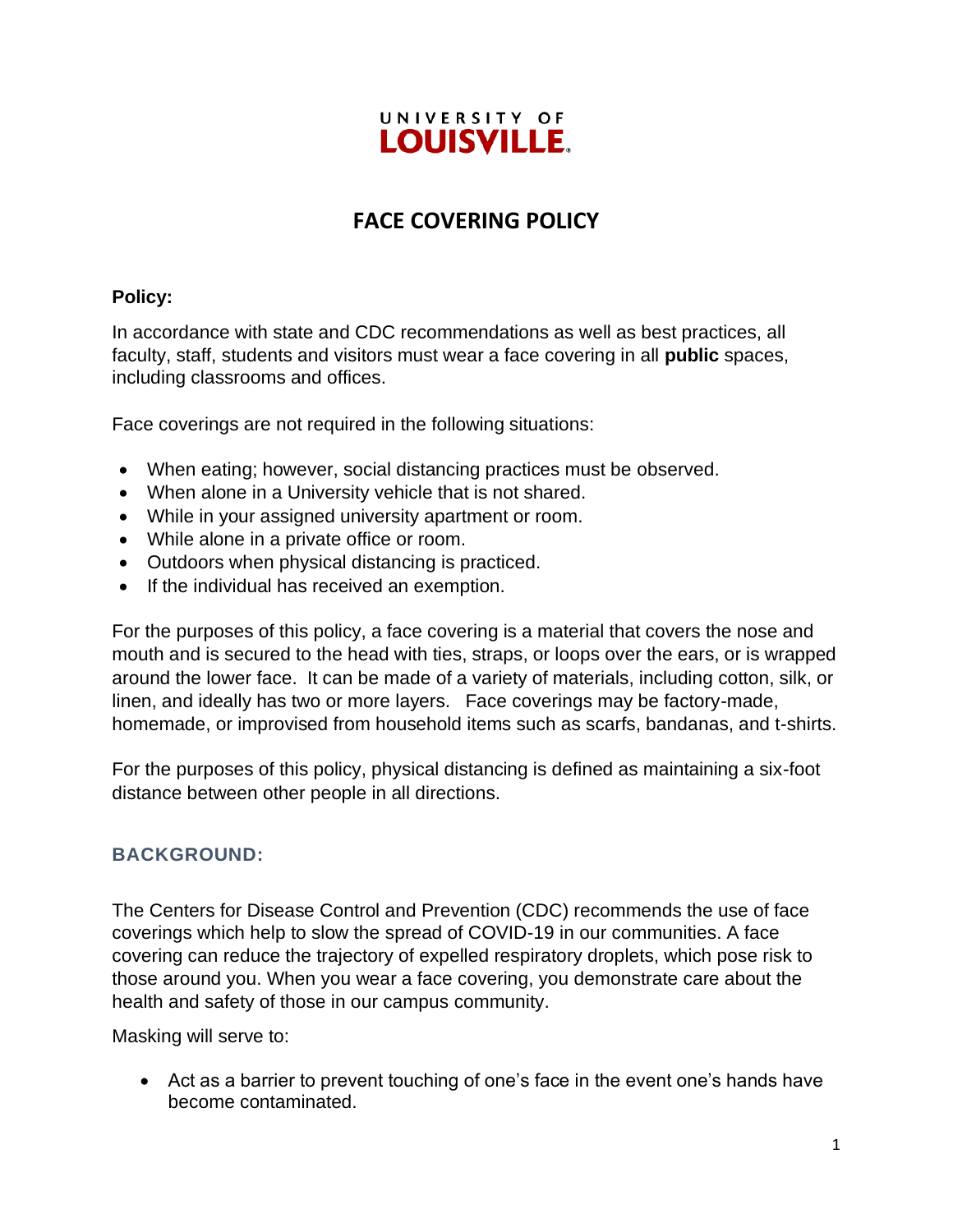- Protect others from someone who is pre-symptomatic or has an asymptomatic COVID-19 infection.
- Limit the risk of the wearer exposing others to undetected illnesses or infections, including COVID-19.

To succeed at reopening our university fully, we all need to respect and practice the recommended infection control procedures. Masking is just one component of the University's overall plan to reopen the University which includes:

- Strict adherence to the use of face coverings or masks.
- Meticulous adherence to hand hygiene (including before and after removing masks).
- Wearing a face covering properly so that it covers the nose and mouth.
- Avoiding touching the outside of masks in order to reduce the risk of contamination and self-inoculation.
- Avoiding travel to high risk destinations.
- Self-monitoring for symptoms.
- Early isolation and testing if you have symptoms.

#### **Procedure:**

- 1. All faculty, staff and students will be supplied with one washable cloth-type face covering for their use.
- 2. Departments and units should obtain a supply of face coverings or masks from central supply for visitors and guests.
- 3. Face coverings or masks are to be worn in all public areas in campus buildings including hallways and bathrooms where you could run into other faculty, staff or students.
- 4. Face coverings or masks are to be worn in shared university vehicles regardless of the number of passengers.
- 5. Face masks are required in University housing public spaces but not in suites, rooms, or apartments.

#### **Accommodations:**

Faculty, staff or students may request an accommodation from the face mask policy by submitting an ADA accommodation request through Faculty Affairs, Human Resources or the Disability Resource Center, respectively. Submission of a request for accommodations is not a guarantee that the University will be able to provide an accommodation. Under ADA the University must provide reasonable accommodation, and, given the nature of the current public health emergency, no reasonable accommodation may be available.